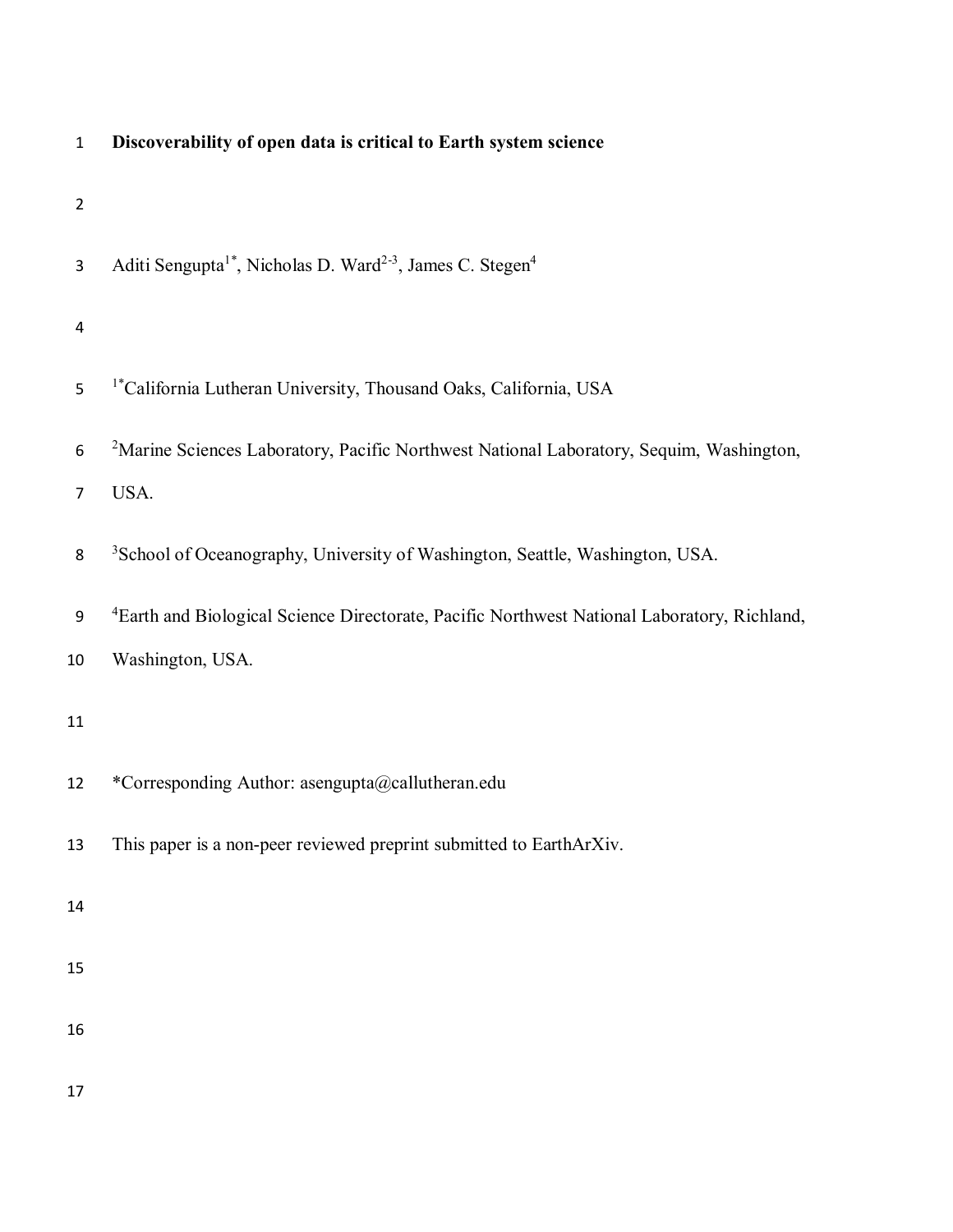## **Abstract**

 There is consensus throughout the Earth system science research community that "open data" is of critical importance. However, discoverability and accessibility are often overlooked, raising the question of how useful archived, but not easily discoverable data are. As part of evaluating databases suitable for our own research data archival, we conducted a data discovery exercise (aggregators and repositories) with search parameters to evaluate (i) feasibility of discovering data, and (ii) number of relevant results found (defined by exact matches to our search). We found that search parameters need more options (and perhaps community driven development of thematic keyword search options), repositories affiliated with funding agencies/large scale research datasets were more likely to reveal relevant results, broad aggregators with poor metadata requirements yield the most irrelevant results, and current practices may drive smaller datasets to disappear thereby promoting a non-inclusive open data world that is not truly open for all. There are encouraging signs, however, whereby commitment to open data practices is leading to datasets becoming public--with due credits--prior to analysis and associated publication. Ideally, making data meet FAIR principles means more than depositing data as a journal or funding requirement: community buy-in and consensus is needed across the spectrum of data generators, hosts, and users to agree on how to best achieve the ideal of data being findable, accessible, interoperable, and reusable.

**Keywords:** Data, sharing, repository, best practices, metadata

## **Introduction**

Multi-disciplinary Earth-system science is based on generating, synthesizing, and evaluating

knowledge and data within and across environmental systems and scales. This requires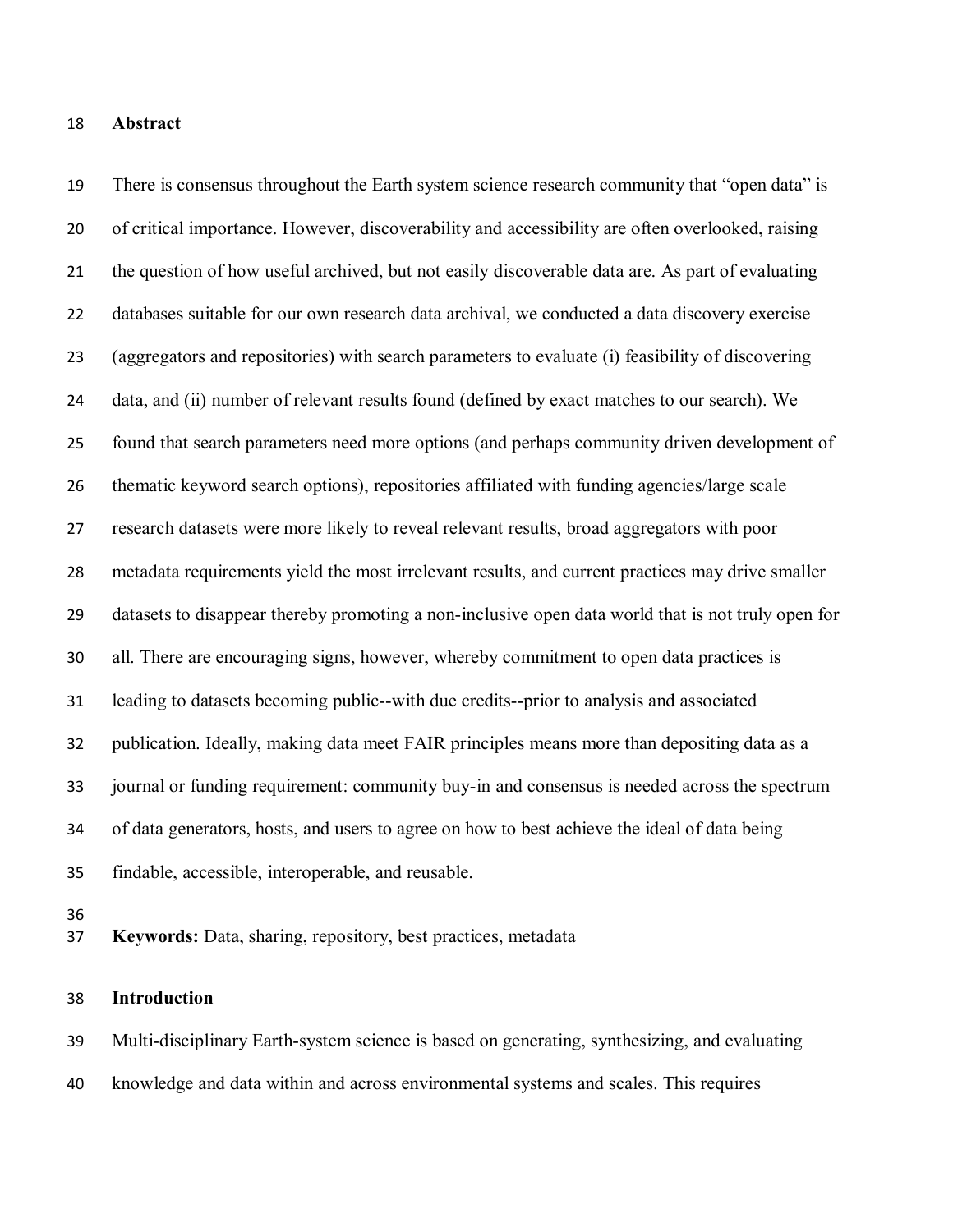collaboration across disciplinary and geographical borders (Reid et al., 2009) with accessible and shareable datasets serving a critical role in the process. However, accessibility of datasets largely depends on data curation, metadata assembly, data deposition practices, and data discovery(Popkin, 2019). With various repositories available in the data repository realm [e.g., funding agency mandated data deposition requirements like the United States Department of Energy's Environmental Systems Science Data Infrastructure for a Virtual Ecosystem (ESS- DIVE) for Earth and environmental science research data (Varadharajan et al., 2018), or general data repositories like Zenodo (Nielsen, 2017)], data generators and users have a wide variety of choices for depositing and accessing data, respectively, but no clear guidance on successful data discovery and reusability practices. Furthermore, agency-affiliated repositories like ESS-DIVE have mandatory meta-data standards and consistent data structures that are usually lacking in general repositories. These standards are critical for making data Findable, Accessible, Interoperable, and Reusable (FAIR) (Castelvecchi, 2018; McQuilton et al., 2016; Nature Editorial, 2019; Wilkinson et al., 2016) which is the current gold-standard for ensuring that public data can be used.

 As researchers generating data, we conducted a data search exercise to inform ourselves about the data deposition options available to use for an ongoing research project and evaluate which repositories yield data that is both discoverable and useful. Furthermore, our goal was also to evaluate how small datasets not affiliated with programmatic requirements of funding agencies fare in terms of data deposition and discoverability. For example, ESS-DIVE is a great repository, but is necessarily limited to DOE funded datasets. To be beneficial to users, data contributors like us need to ascribe to all aspects of FAIR data practices in addition to data deposition. The first requirement is that data are findable. This is arguably the most critical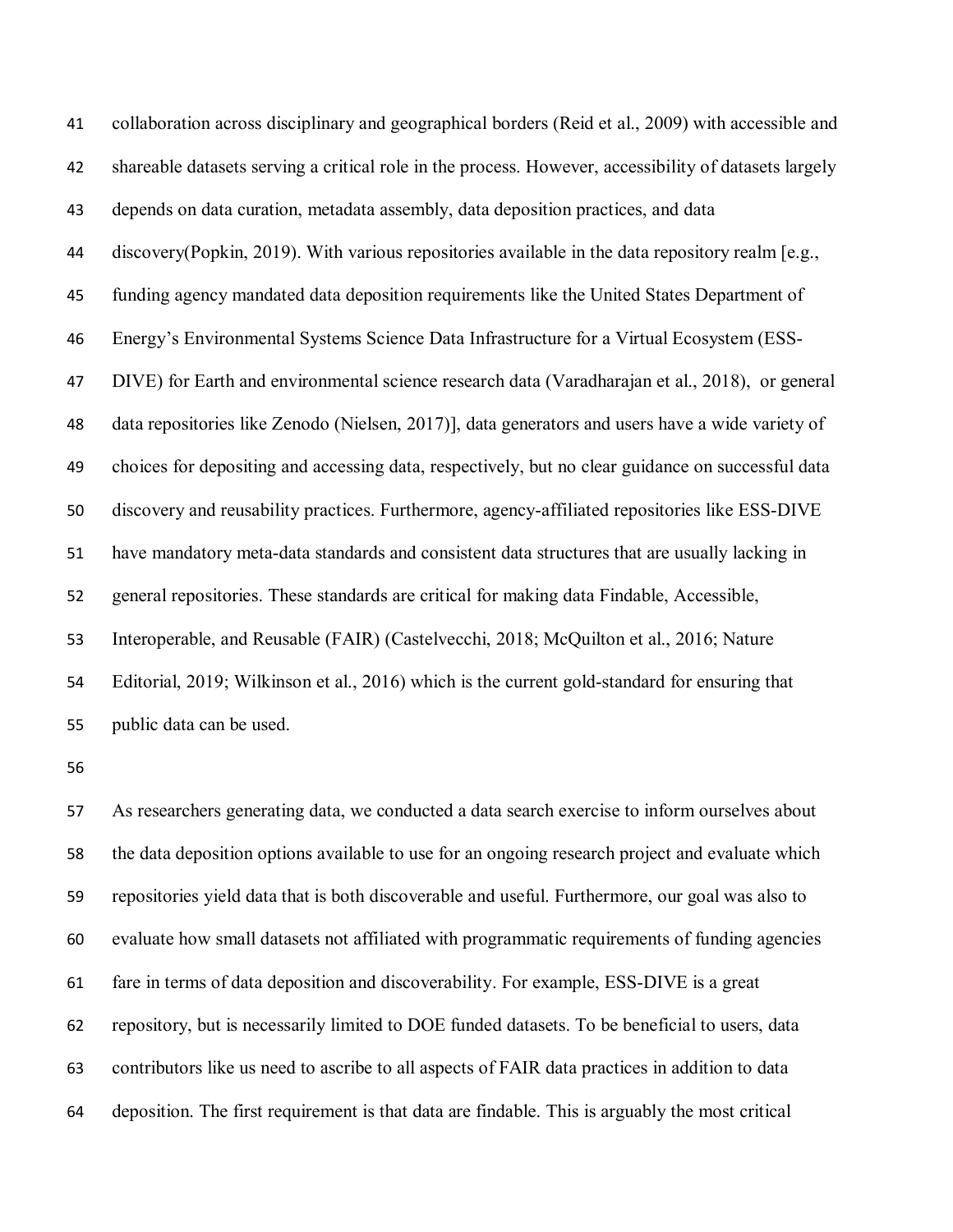element of the FAIR principles; if data cannot be found, they cannot be reused. We therefore evaluate the degree to which openly available data can be found (sometimes referred to as 'discovered'), assess whether discovered data aligns with user needs, and discuss the need for community accepted and enacted data-stewardship practices that support small but valuable datasets that may not be affiliated with large research programs to promote open data discovery. 

 Data search is inherently subjective to the knowledge domain of a scientist and therefore non- uniform amongst users. A general approach is to begin with a thorough literature review for published results and the available data. Keyword-defined searches on platforms such as Google Scholar usually yield literature results that eventually guide readers to databases/repositories. Lack of standardized keyword-based searches means searches are user-defined and highly variable, which may differentially shape search output, and therefore influence downstream access and reuse of relevant data. A second approach is to search known databases including archives/repositories/aggregators with relevant keywords. However, the data hosting platforms may be constrained by available keywords that one can apply. These non-uniform search options therefore present a possibility that searches may yield biased results yielding long-term studies with significant data presence and/or datasets affiliated with programmatic requirements that are more commonly known than small datasets/studies. This has the potential to skew data reuse, with large numbers of short-term and/or non-programmatic datasets being effectively lost. In turn, if individual investigators perceive that their small/non-programmatic datasets will not be reusable, there is little incentive for investing resources into making these data FAIR, leading to a negative feedback loop.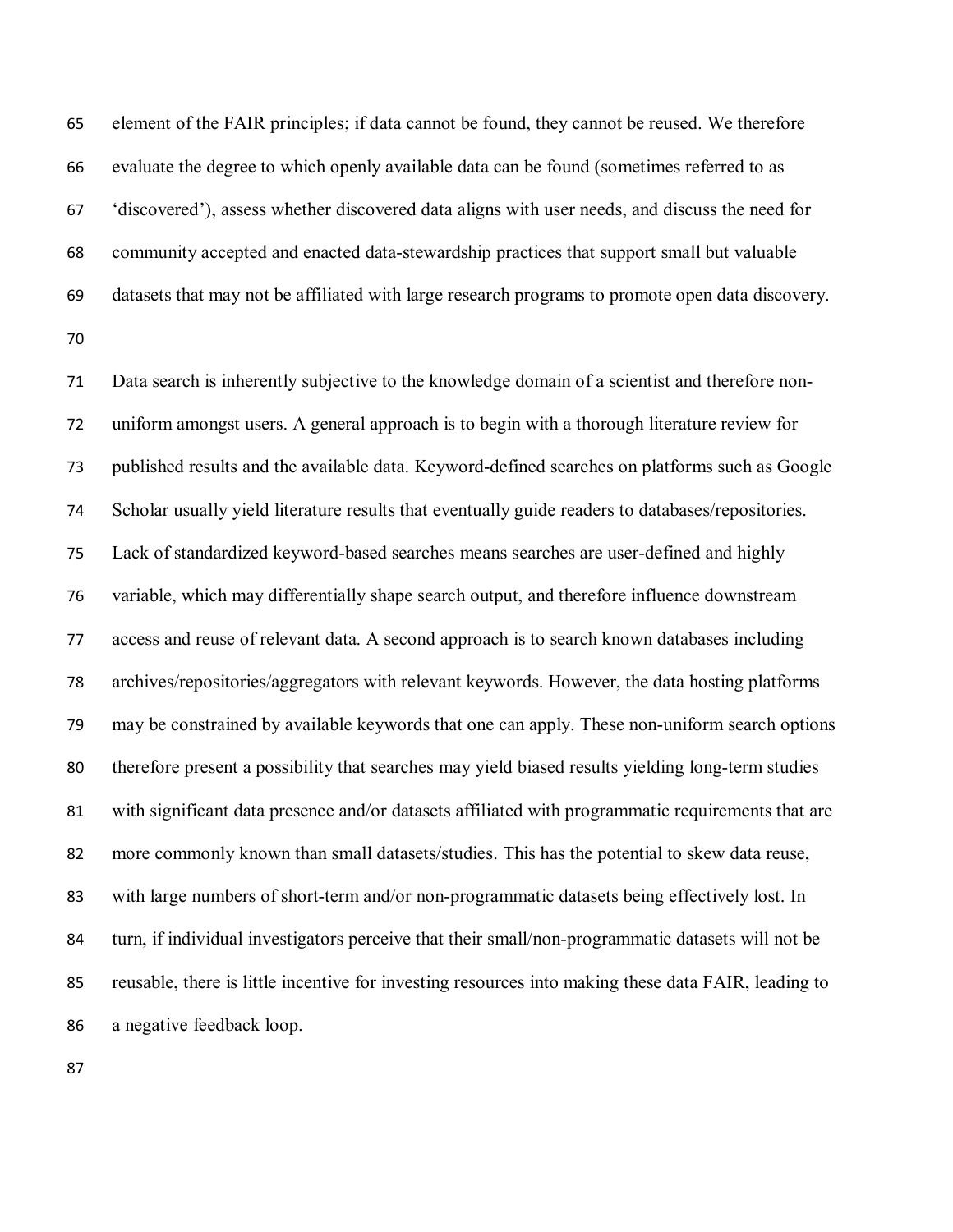| 88     | Federal agency mandated data centers like the National Aeronautics and Space Administration         |
|--------|-----------------------------------------------------------------------------------------------------|
| 89     | (NASA) supported Distributed Active Archive Centers, the National Oceanic and Atmospheric           |
| $90\,$ | Administration (NOAA) supported National Center for Environmental Information, US DOE               |
| 91     | supported ESS-DIVE, and the US Geological Survey's (USGS) Earth Resources Observation               |
| 92     | Systems (EROS) Data Center (Downs et al., 2015) have defined data archiving and search              |
| 93     | guidelines whereas stand-alone data-repositories like Zenodo and figshare (Scientific Data,         |
| 94     | 2019) are less structured in terms of data types and metadata requirements with limited directions  |
| 95     | on data searches. While all archives provide data-hosting and archival of diverse data-types (e.g., |
| 96     | geophysical and ecological data) (National Research Council, 1995; Scientific Data, 2019), the      |
| 97     | extent to which open data is discoverable and usable is unclear.                                    |
| 98     | We conducted a search exercise across multiple repositories and aggregator databases to evaluate    |
| 99     | variation in data search outcomes. We observed that data is increasingly being made open ahead      |
| 100    | of publications, which we believe is a positive sign. However, we discovered that public data is    |
| 101    | not necessarily findable or usable (i.e., relevant) data. The disparity in data search capabilities |
| 102    | and results in terms of keyword usage and the relevance of the search results to our intended       |
| 103    | search suggests that data generators, data users, and repositories must collaboratively promote     |
| 104    | FAIR data practices in a coordinated way. Researchers must make efforts to upload data with         |
| 105    | standardized metadata and themselves evaluate how FAIR their data are. Users have the               |
| 106    | responsibility of ascribing to FAIR data principles and to help make improvements by engaging       |
| 107    | with repositories (e.g., help standardize keyword searches and provide feedback about their         |
| 108    | experiences). Finally, repositories need to consciously choose to operate and implement FAIR        |
| 109    | data principles by requiring standardized metadata, providing streamlined search parameters, and    |
| 110    | mandating data formats and file structures. As a community, we need to agree that making data       |
| 111    | open is not just a publication requirement but meets all principles of FAIR data practices.         |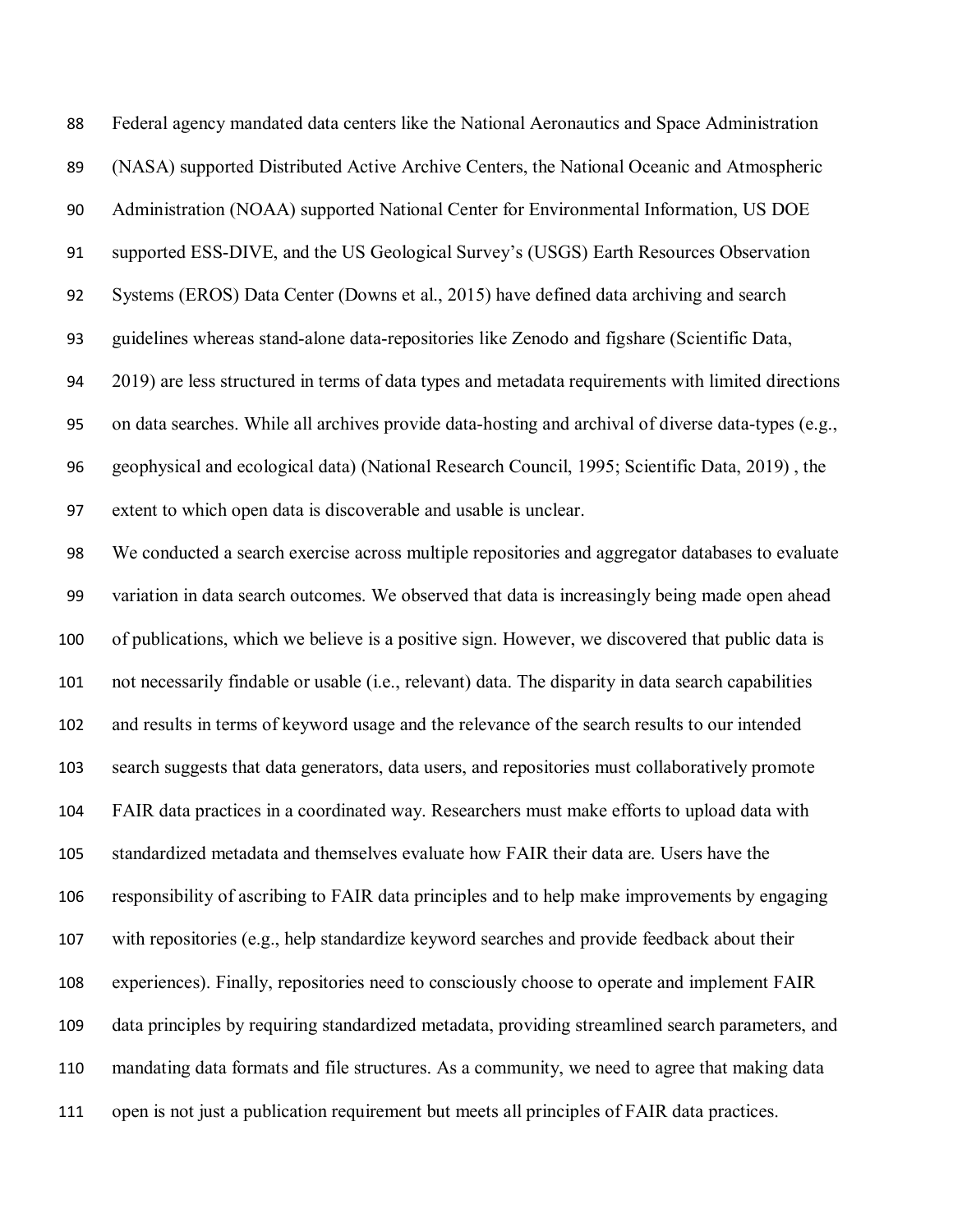### **Data discovery exercise**

The goal of the data discovery exercise was to (i) evaluate the degree to which data are findable,

and (ii) identify current challenges in making data FAIR. For the purpose of this opinion piece,

we conducted searches across two data aggregators and five repositories for data

released/published between 2014-2018. The search focused on soil carbon data for coastal

ecosystems in Florida. This was chosen as an example since coastal areas provide significant C

storage but are vulnerable to C loss in a warming climate (Osland et al., 2018) and therefore need

to be accurately mapped and monitored (Holmquist et al., 2018).

 The repositories/aggregators ranged from programmatic [Environmental Data Initiative (EDI), USGS, Oakridge National Laboratory Distributed Active-Archive Center (ORNL DAAC)] to broad-range (Zenodo and Dataverse) archives, as well as data aggregator catalogs (DataONE and Pangaea). These repositories represent data submission options ranging from mandated data format and metadata requirements to no specific data format and metadata structure. We used keywords 'coastal soil carbon', attempted to place filters to restrict the search to sites in coastal Florida, United States, and limit the search to reflect data released between 2014-2018. We did not check for data type deposited (e.g., file type, data analysis codes, and raw vs processed data). A parallel search using the same keywords was conducted in Google Scholar for published research articles to serve as a benchmark of studies in the public domain. The results revealed that: (i) researchers are making their data open by hosting them on repositories, as opposed to only providing them in supplementary material of publications, (ii) irrespective of research scale, openly available data are not necessarily discoverable or usable, (ii) multiple search function options can enhance the data discovery process, (iii) improved metadata standard requirements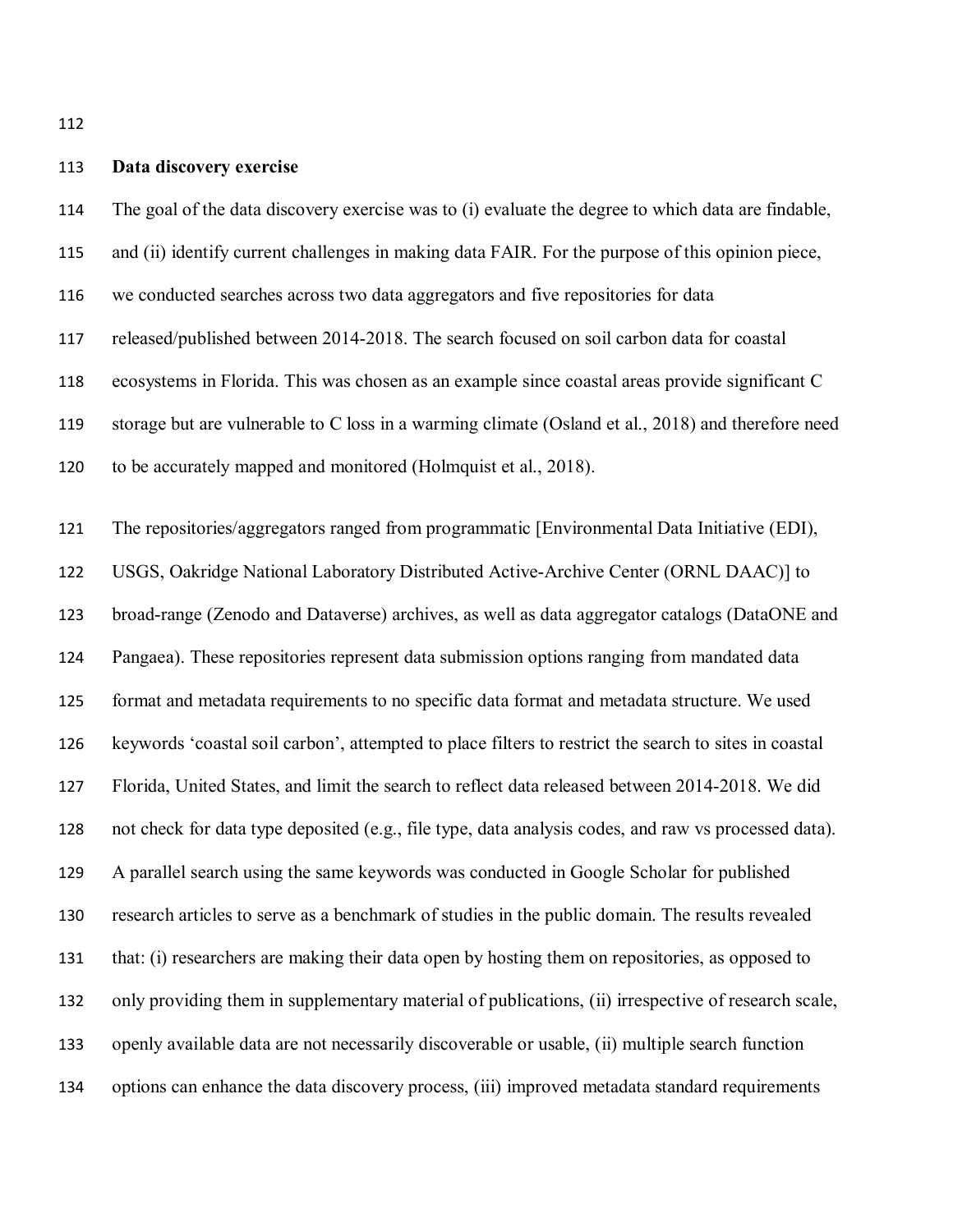by repositories stands to improve discoverability and accessibility of data, and (iv) extra attention is needed to improve the metadata for small/short-term datasets so that these data have a high likelihood of being discovered.

# **Results and Discussion**

 Data were considered relevant if all individual keywords were found in the search results; exact multi-word phrases were not required. For each search, the data titles and information describing the data were assessed for matches. We consider the brief summary of data to be one type of metadata useful for discovering relevant datasets. For those searches that did not allow keyword searches (e.g., only phrases could be used), the results had to be manually curated to narrow down which datasets were considered relevant. The lack of filters made it challenging to search for relevant data, and the results showed considerable variation across repositories/aggregators in data discovery and usability (Figure 1) with some yielding results irrelevant to keywords provided.

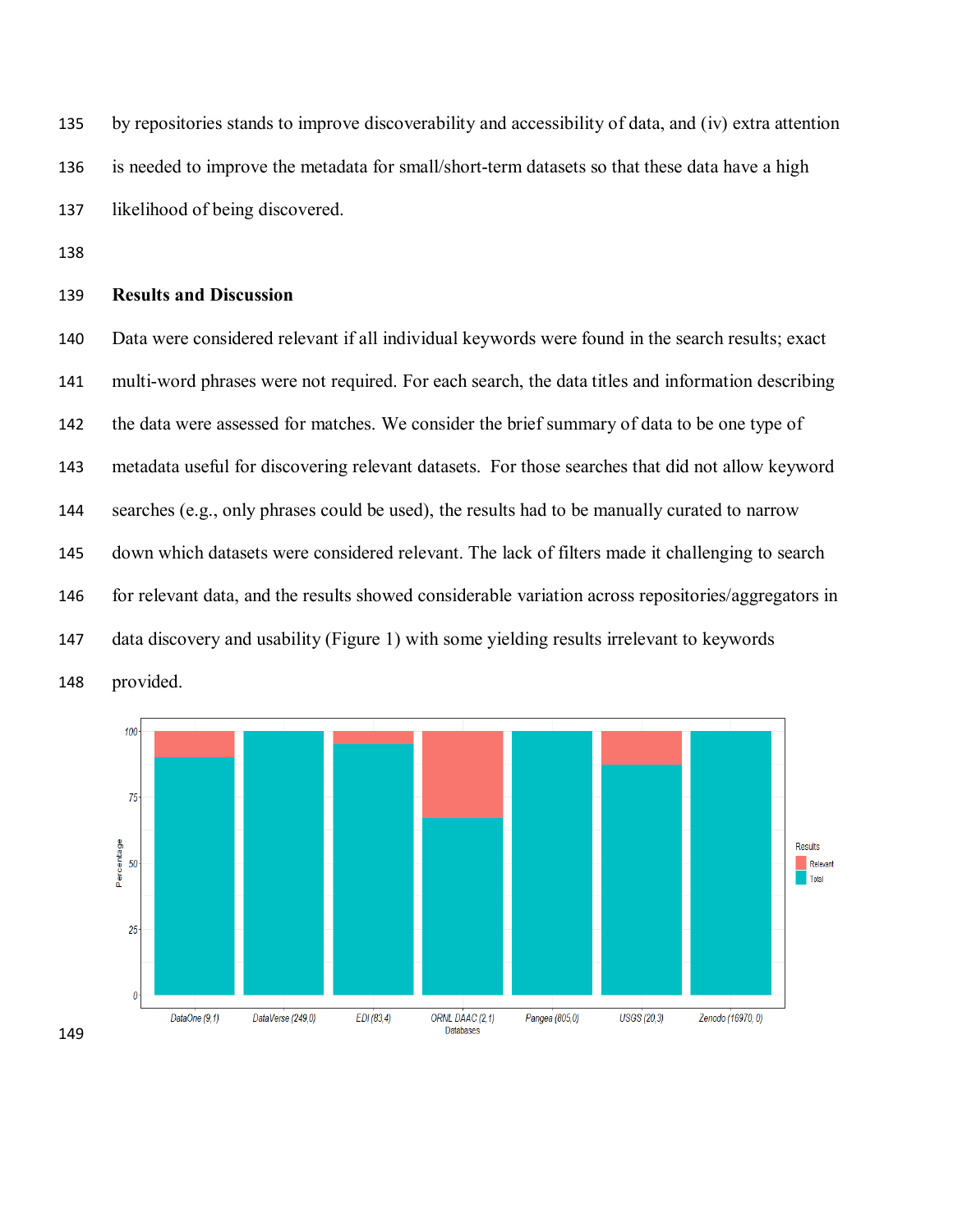**Figure 1.** Data discovery and usability percentage with identifiers "coastal soil carbon, Florida, 2014-2018". Parentheses in X axis labels (a,b) indicate total number of results (a) and relevant number of results (b) for each database/repository. Results were considered relevant when all individual search words were identifiable in the title of the dataset, or the metadata brief provided by users, and/or a combination of the two.

 Detailed search results including database information, date accessed, data availability, and affiliation with programmatic requirements are provided in Supporting Table S1. The EDI, DataOne, ORNL DAAC, and USGS databases revealed five, ten, thirteen, and thirty-three percent of relevant data, respectively. The broad-range data repositories including DataVerse and Zenodo, and the aggregator catalog Pangea did not reveal any relevant datasets. Surprisingly, these repositories revealed the maximum number of results, most likely a result of a fluid data deposition requirement with no strict metadata and file requirements. For example, a dataset for soil nematode counts appeared in the search result since the word "soil" matched with our search parameters. It is likely that the search algorithm in such cases yields a match to any of the words/search phrases, without strict search parameters to tell the algorithm to "show a result only when all these words are present". Our results suggest a disconnect between data that is openly available and data that is discoverable/usable. That is, having data publicly available on a platform is only a piece of the solution, and needs to be backed up by efficient data discovery and usability.

Making data public without making it discoverable results in data that are not very usable,

thereby defeating the purpose of public data. A major hurdle in making data discoverable that we

identified in our exercise was lack of user-friendly data-filtering choices. DataONE fared the best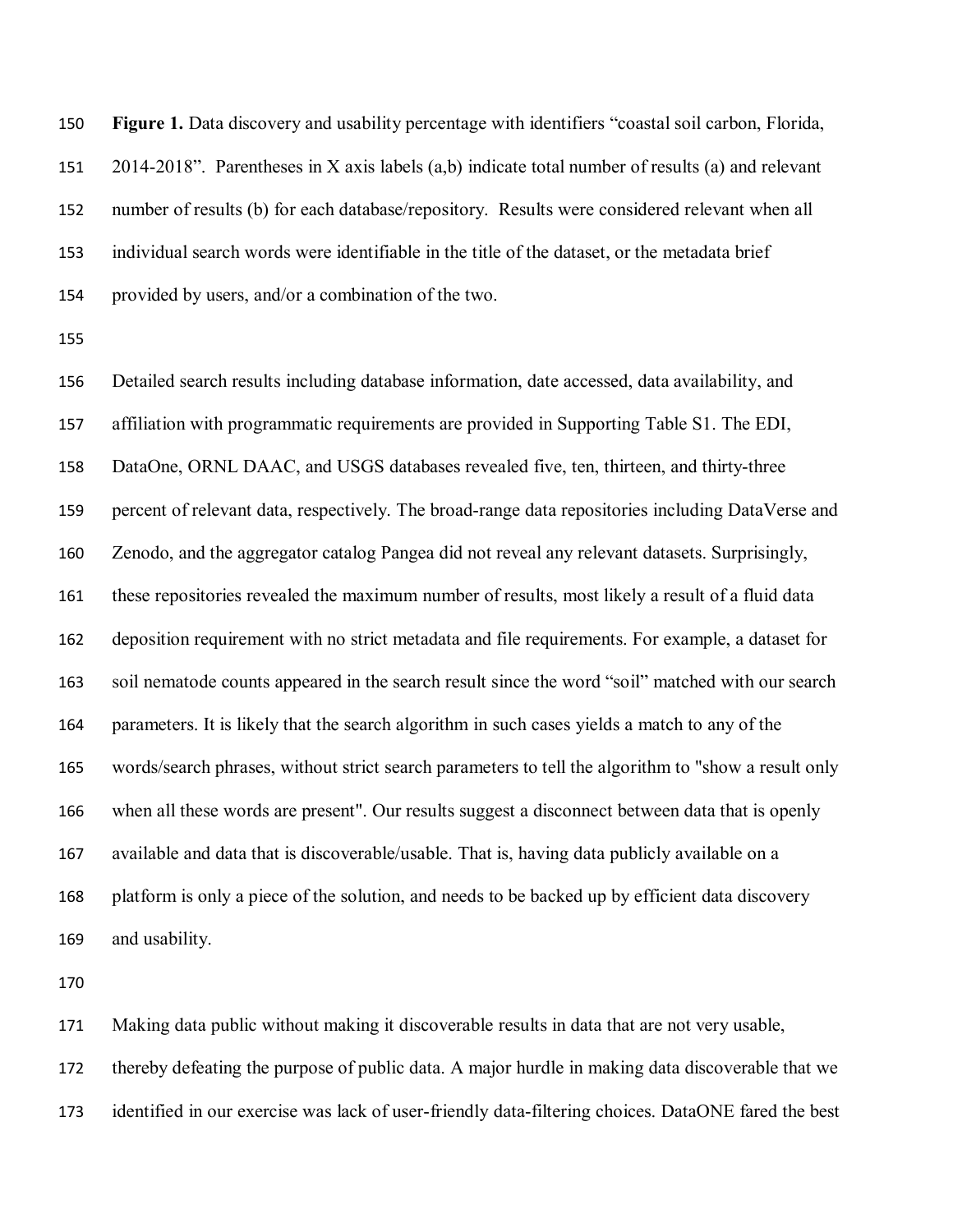in allowing all relevant filters (environment, location, measurement, year) to be used. The USGS data search included a map to focus on location of interest but the filters were broad and did not help narrow the search to soil environments and year-wise searches could not be made due to the absence of a 'time' filter. ORNL DAAC and EDI allowed phrases to be inserted in the search bar but lacked the use of filters. Pangaea only allowed broad level filters to be placed and was not able to narrow down the search to relevant locations or study systems (e.g., soils). It proved difficult to narrow down location, year, and environment in Dataverse and Zenodo. We also discovered that DataONE filtering by a location field or by a geographic map gave different results. This suggests active community engagement is needed to address the current data archival environment.

 Data deposition practices influence the metadata labels that get recorded and ultimately matched in database searches. All repositories/archives required a manual curation step of individually checking the search results to discover relevant datasets (for example, results had to be manually evaluated to ensure data searches were only from 2014-2018), primarily because the metadata provided were inadequate for accurate identification. Therefore, metadata labels need to be standardized and informative to show up accurately in search results. As evidenced from the data search exercise, data discovery can be improved regardless of search capabilities within a given archive, etc. if the metadata is standardized and informative. For example, as pointed out earlier, if the location was not explicitly indicated in the metadata, search capabilities in DataOne would exclude the dataset. However, location-relevant records could be found by zooming in on the map feature. This ambiguity in search parameters as well as allowing broad level filters to be used as search criteria is perhaps aimed at providing choices and flexibility to data generators but ultimately results in non-uniform data deposition practices that is less likely to be helpful to data users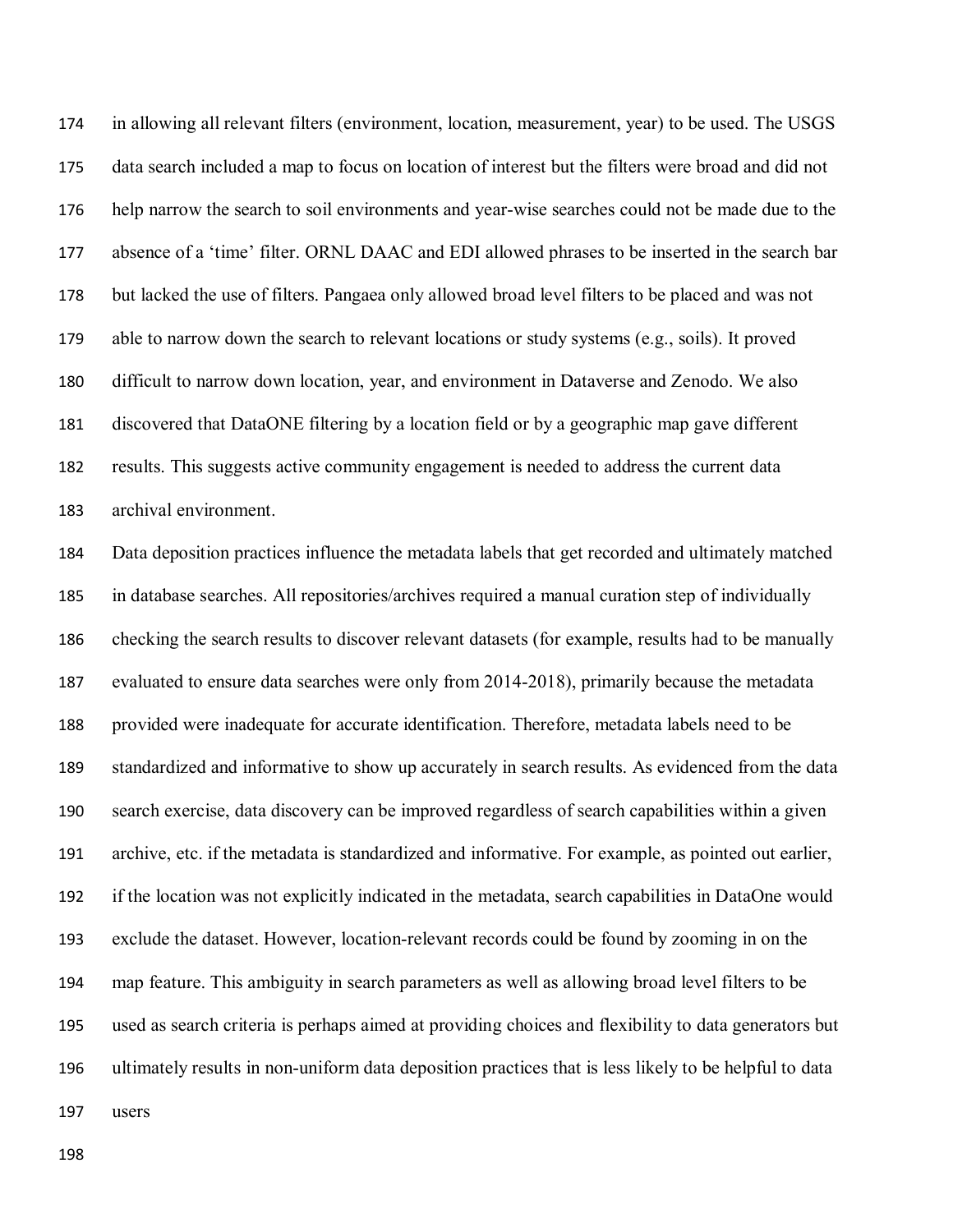To understand how Google Scholar search compared to databases, we examined the first 100 results using the same keywords as used in the database search. The search revealed twelve 201 published articles (Supporting Table S2) as of June  $14*2019$ , of which only one study (Wilson et al., 2018) had the data discoverable in DataONE. As pointed out in a recent commentary (Castelvecchi, 2018) , Google Scholar searches are not yet linked to their new Dataset Search initiative, with our results showing an opportunity where linking the two will increase the chances of discovering a dataset. All but two of the Google Scholar search results had their data available in the journal article itself, with one study (Hinson et al., 2017) affiliated with a global dataset and the other (Wilson et al., 2018) affiliated with Everglades Long Term Ecological Research site data. This shows a benefit of FAIR data practices: while Google Scholar will only return results that have been published, unpublished but publicly available data can be used with proper credits for research purposes. This open data culture provides credit to data generators, recognizes the power of data-driven research, and adds value to the scientific pursuit.

 The Google Scholar and database search results highlighted a disparity between agency-affiliated large projects that can host data in programmatic databases. In contrast, small-scale studies often cannot deposit data in the programmatic databases. This disparity results in data from individual (smaller-scale) research efforts likely to be deposited in repositories with few requirements associated with making data FAIR (e.g., weak metadata standards). This leads to the associated data being difficult to discover and use. It may be that strict deposition policies in the programmatic databases may also deter scientists from uploading data, which prompts researchers to instead deposit data in a repository with few requirements due to limited time and resources.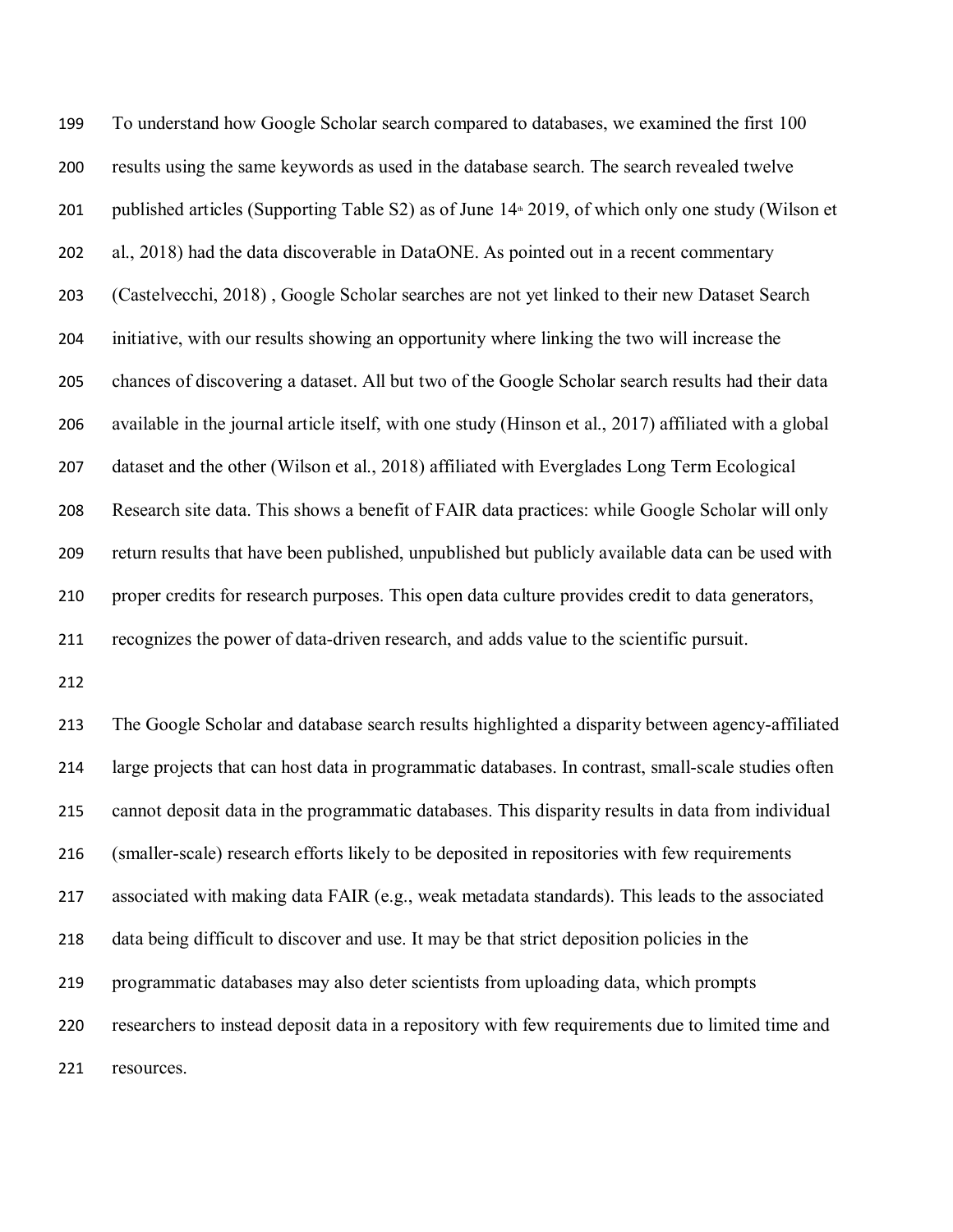The commitment to enable FAIR data is essential and promising but needs to be coupled to standardized search capabilities; data may be FAIR in principle, but if not paired with appropriate search capabilities, they cannot be discovered or used (Figure 2). For example, broad search options with inadequate filters reduces data discovery. Simultaneously, poor metadata prevents dissemination, sharing, and reuse of associated data. This problem can be overcome by agreeing as a community on integrated thematic descriptors irrespective of database affiliations, thereby improving data identifier practices and integrating the currently fragmented data ecosystem. To this end, set vocabularies such as the Global Change Master Directory keywords adopted by NASA (GCMD Keyword Governance and Community Guide, 2016) , the Climate and Forecast metadata conventions adopted by the National Center for Atmospheric Research for atmospheric data (Gregory, 2003) , and the Biological, Ancillary, Disturbance and Metadata protocol for the Ameriflux network (Law et al., 2008) exist but the conventions have not been translated to informative metadata identifiers across data archives.

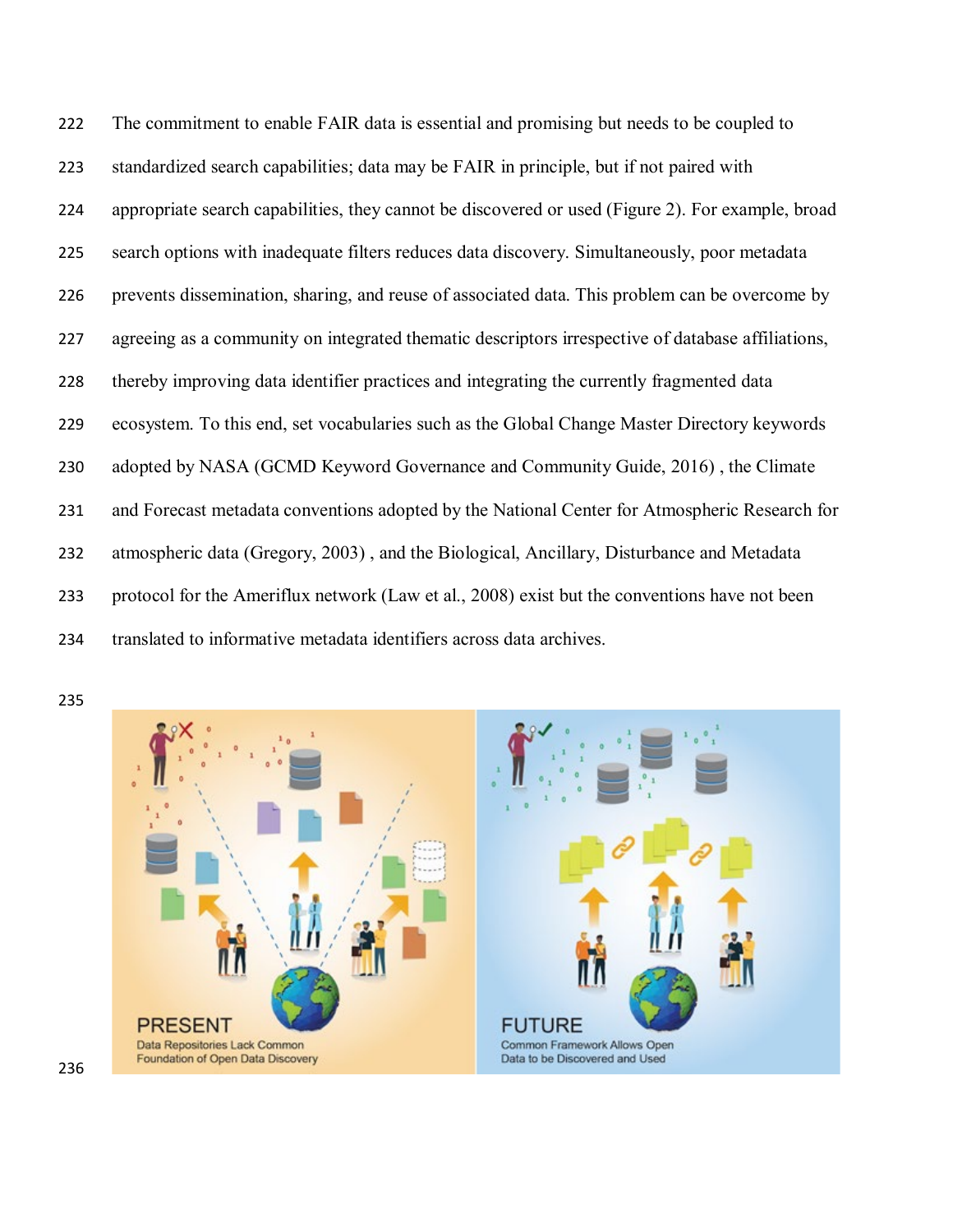**Figure 2.** Ascribing to FAIR principles is key to enabling discovery of openly available data, and the architecture of repositories is a key element; data can be FAIR in principle, but not in practice due to limitations in repository search capabilities. The 'Present' panel indicates a fragmented scenario where data discovery is limited due to disparate data sharing and limited search options where the left and middle groups upload their large research data with programmatic requirements (grey cylinder) in different formats while the group on the right share their small research data to stand-alone repositories. The user can discover only one of the datasets. The 'Future' panel indicates a common framework of open data discovery, where irrespective of research scale or repository requirements, openly available data is rich in metadata information, is searchable with dense search parameters, and therefore yields optimum user defined search results.

 It is important to consider that the cost of making data FAIR is much higher per bit of data for small stand-alone efforts, relative to large research campaigns that generate significant quantities of data. The preferential use of repositories with few or no standards is not because researchers are lazy. Instead, most research labs do not have the resources to make every dataset FAIR through strict adherence to data and metadata standards. A major need is finding ways to decrease the cost and effort of making 'small data' FAIR. This will require coordinated efforts to standardize metadata deposition requirements and search filters, as well as new cyberinfrastructure that streamlines the logistics of making data FAIR. Furthermore, there is a need for cultural change whereby the scientific norm is data deposition with the intent of maximizing discoverability, rather than merely 'checking a box' to fulfill a publication requirement. Greater multi-way communication is also needed among data generators,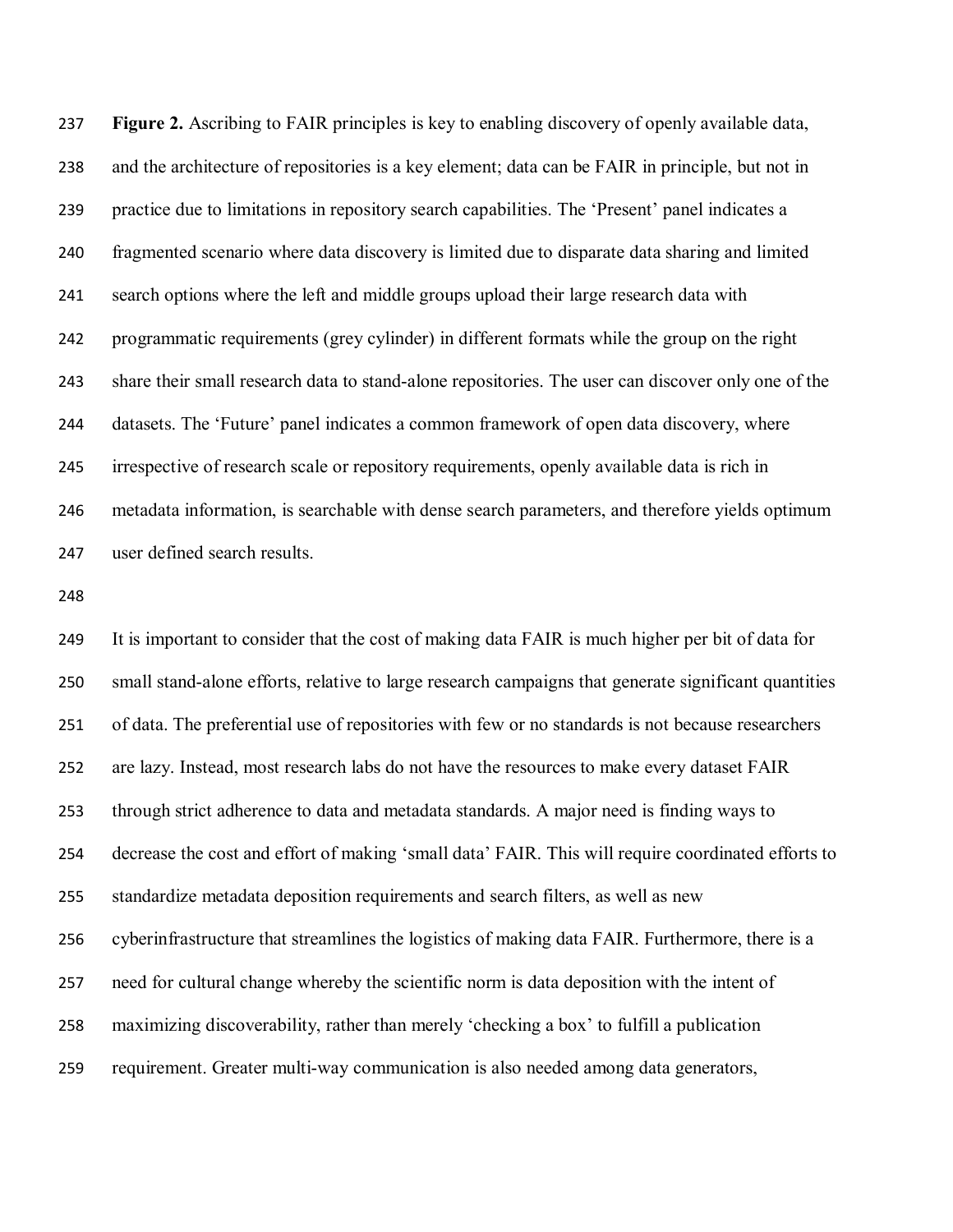repositories, and data users to develop streamlined practices that are useful for the involved parties and that lead to discoverable and usable data.

### **Conclusion**

 Inclusive accessibility, discovery, and reusability of data is necessary to ensure data stewardship and the progression of science. The data archival guidance provided by FAIR data principles is aimed at strengthening data stewardship by involving multiple stakeholders. Strides have been made by the Earth-science community to begin implementing FAIR data practices over the past two years (Stall et al., 2019), with researchers, funding agencies, the research community, and publishers adhering to FAIR data practices. However, our results show that there is a significant need to develop mechanisms/tools that minimize the effort and cost needed to make any dataset FAIR. If data are hard to find and when found are hard to use, they are public but are not truly open or FAIR. It is important to invest the time and effort to ensure that data are discoverable through standardized keywords and identifiers. Without such tools, the vast number of 'small' datasets generated by individual research groups will effectively die despite being public. The responsibility of researchers go beyond simply depositing data in a public repository. A much broader commitment from the community is needed to promote uniform data deposition, search, recoverability, and usability, irrespective of data deposition in programmatic databases or standalone repositories.

### **Acknowledgement**

 This work is part of the PREMIS Initiative at Pacific Northwest National Laboratory (PNNL). It was conducted under the Laboratory Directed Research and Development Program at PNNL, a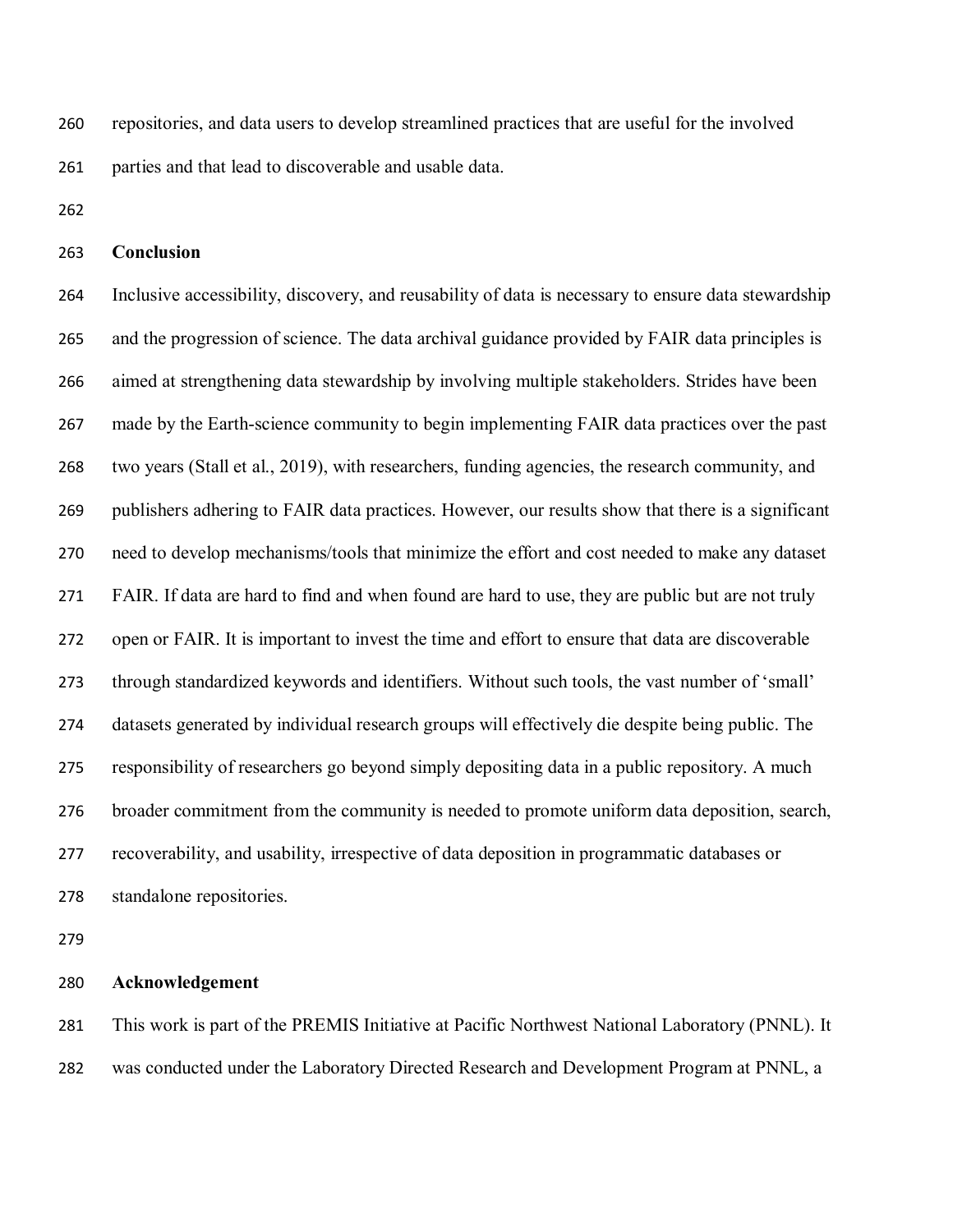- multi-program national laboratory operated by Battelle for the U.S. Department of Energy under
- Contract DE-AC05-76RL01830. Data can be accessed in the two supporting information tables.

## **References**

- Castelvecchi, D.: Google unveils search engine for open data, Nature, 561(7722), 161–162,
- doi:10.1038/d41586-018-06201-x, 2018.
- Downs, R. R., Duerr, R., Hills, D. J. and Ramapriyan, H. K.: Data Stewardship in the Earth
- Sciences, D-Lib Mag., 21(7/8), doi:10.1045/july2015-downs, 2015.
- GCMD Keyword Governance and Community Guide: Global Change Master Directory
- (GCMD) Keyword Governance and Community Guide Document., 2016.
- Gregory, J.: The CF metadata standard., 2003.
- Hinson, A. L., Feagin, R. A., Eriksson, M., Najjar, R. G., Herrmann, M., Bianchi, T. S., Kemp,
- M., Hutchings, J. A., Crooks, S. and Boutton, T.: The spatial distribution of soil organic carbon
- in tidal wetland soils of the continental United States, Glob. Chang. Biol., 23(12), 5468–5480,
- doi:10.1111/gcb.13811, 2017.
- Holmquist, J. R., Windham-Myers, L., Bliss, N., Crooks, S., Morris, J. T., Megonigal, J. P.,
- Troxler, T., Weller, D., Callaway, J., Drexler, J., Ferner, M. C., Gonneea, M. E., Kroeger, K. D.,
- Schile-Beers, L., Woo, I., Buffington, K., Breithaupt, J., Boyd, B. M., Brown, L. N., Dix, N.,
- Hice, L., Horton, B. P., MacDonald, G. M., Moyer, R. P., Reay, W., Shaw, T., Smith, E., Smoak,
- J. M., Sommerfield, C., Thorne, K., Velinsky, D., Watson, E., Grimes, K. W. and Woodrey, M.: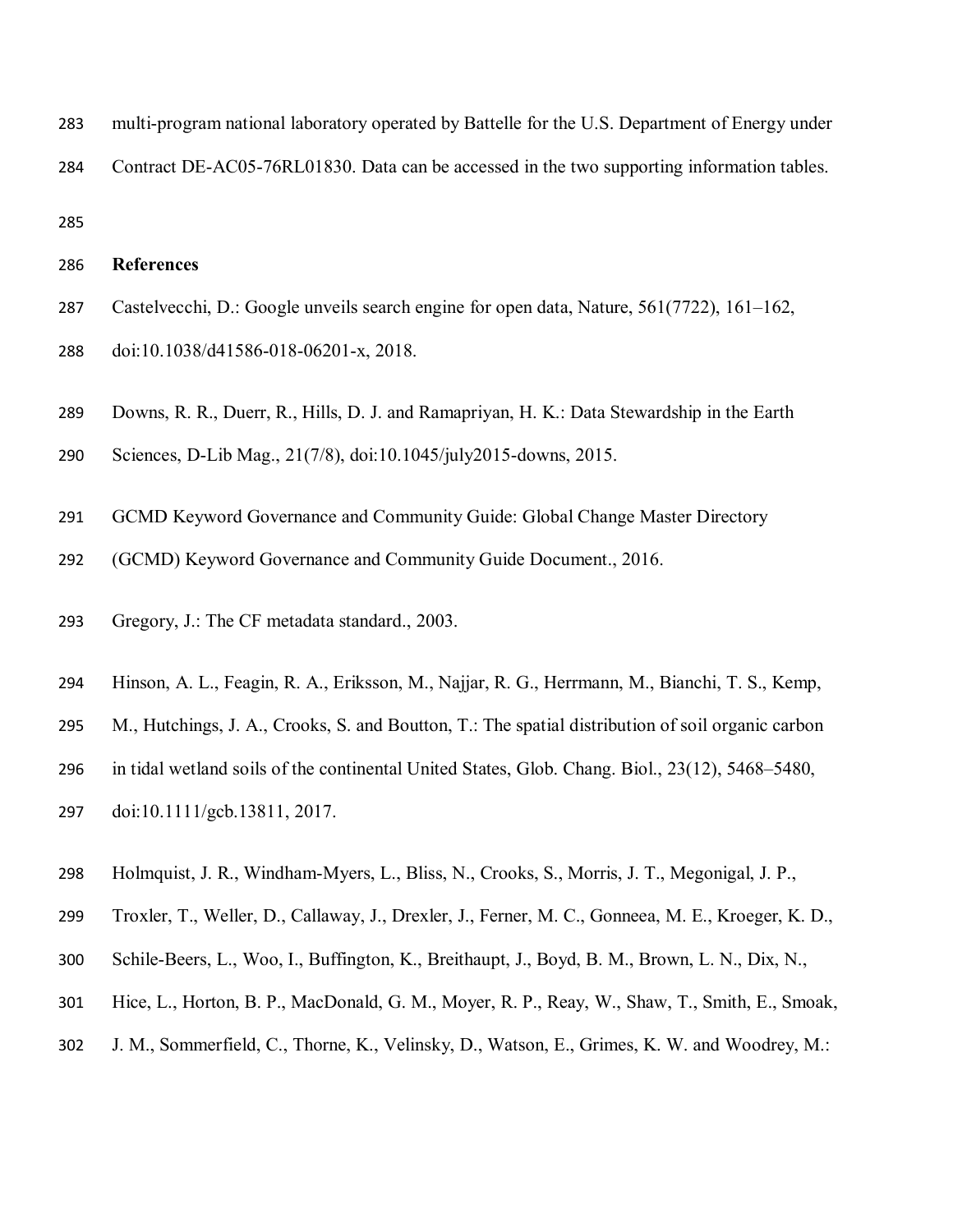Accuracy and Precision of Tidal Wetland Soil Carbon Mapping in the Conterminous United

States, Sci. Rep., 8(1), 9478, doi:10.1038/s41598-018-26948-7, 2018.

- Law, B. E., Arkebauer, T., Campbell, J. L., Chen, J., Sun, O., Schwartz, M., Van Ingen, C. and
- Verma, S.: GTOS 55 Terrestrial Carbon Observations: Protocols for Vegetation Sampling and
- Data Submission., 2008.
- McQuilton, P., Gonzalez-Beltran, A., Rocca-Serra, P., Thurston, M., Lister, A., Maguire, E. and
- Sansone, S.-A.: BioSharing: curated and crowd-sourced metadata standards, databases and data
- policies in the life sciences, Database, 2016, baw075, doi:10.1093/database/baw075, 2016.
- National Research Council: Interfacing Diverse Environmental Data-Issues and
- Recommendations, in Finding the Forest in the Trees: The Challenge of Combining Diverse
- Environmental Data, pp. 81–118, National Academies Press, Washington, D.C., 1995.
- Nature Editorial: Announcement: FAIR data in Earth science., 2019.
- Nielsen, L. H.: Sharing your data and software on Zenodo, , doi:10.5281/zenodo.802100, 2017.
- Osland, M. J., Gabler, C. A., Grace, J. B., Day, R. H., McCoy, M. L., McLeod, J. L., From, A.
- S., Enwright, N. M., Feher, L. C., Stagg, C. L. and Hartley, S. B.: Climate and plant controls on
- soil organic matter in coastal wetlands, Glob. Chang. Biol., 24(11), 5361–5379,
- doi:10.1111/gcb.14376, 2018.
- Popkin, G.: Data sharing and how it can benefit your scientific career, Nature, 569(7756), 445– 447, doi:10.1038/d41586-019-01506-x, 2019.